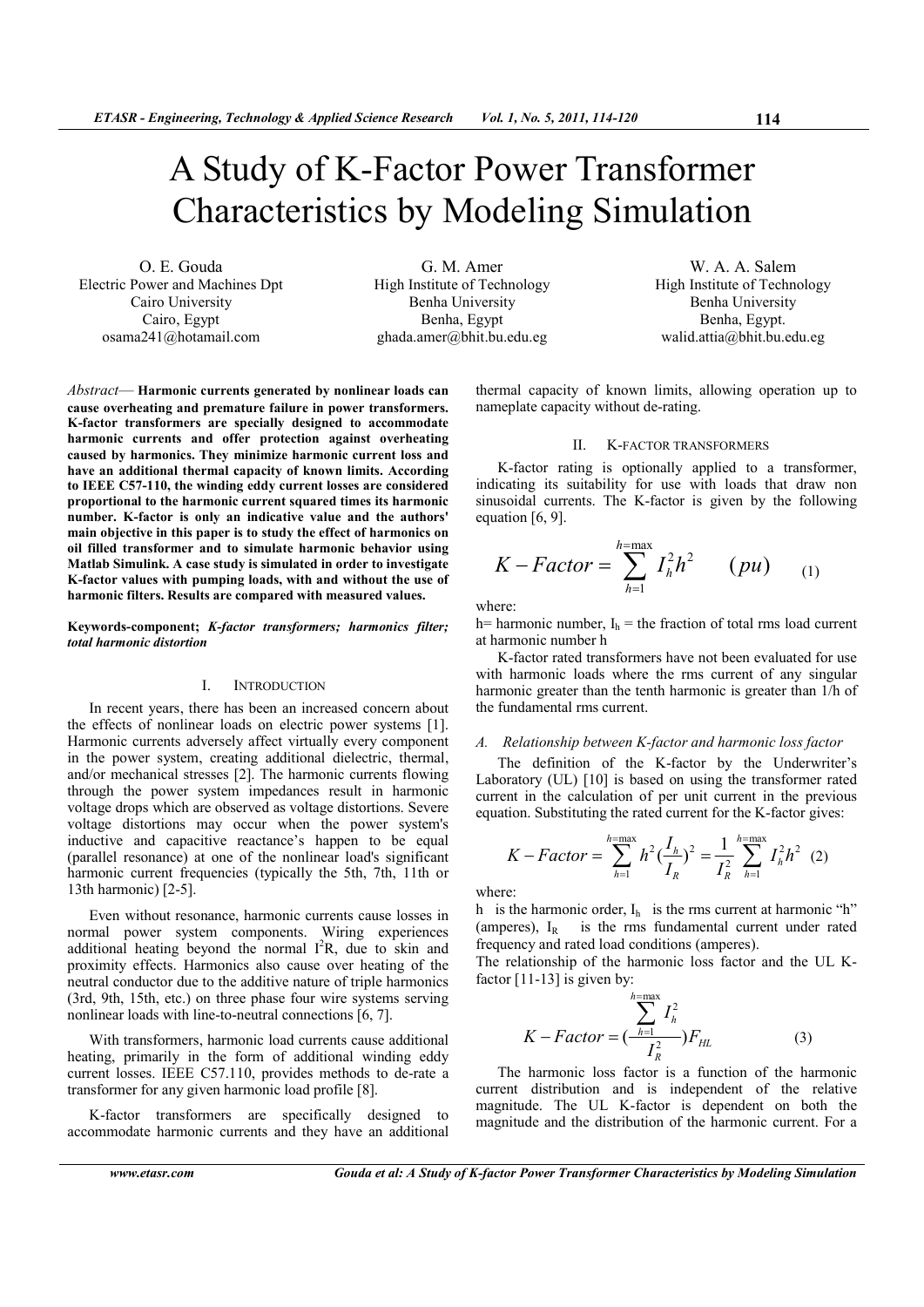set of harmonic load current measurements, the calculation of the UL K-factor is dependent on the transformer rated secondary current. For a new transformer with harmonic currents specified as per unit of the rated transformer secondary current, the K-factor and harmonic loss factor have the same numerical values. The numerical value of the K-factor equals the numerical value of the harmonic loss factor only when the square root of the sum of the harmonic currents squared equals the rated secondary current of the transformer [14, 15].

# *B. Standard transformers K-factor ratings*

The standard K-factor transformer ratings and typical loads are given in Table I [10].

TABLE I. K-FACTOR TRANSFORMER RATINGS

| Load                                                                                                                                                                                                                                                                                               | K-factor                                  |
|----------------------------------------------------------------------------------------------------------------------------------------------------------------------------------------------------------------------------------------------------------------------------------------------------|-------------------------------------------|
| Incandescent lighting (with no solid state dimmers)<br>Electric resistance heating (with no solid state<br>heat<br>controls)<br>Motors (without solid state drives)<br>Control transformers/electromagnetic control devices<br>Motor-generators (without solid state drives)                       | $K-1$<br>$K-1$<br>$K-1$<br>$K-1$<br>$K-1$ |
| Electric-discharge lighting<br>UPS w/optional input filtering<br>Induction heating equipment<br>Welders<br>PLC's and solid state controls (other than variable speed<br>drives)                                                                                                                    | $K-4$<br>$K-4$<br>$K-4$<br>$K-4$<br>$K-4$ |
| Telecommunications equipment<br>UPS without input filtering<br>Multi-wire receptacle circuits in general care areas of health<br>care, facilities and classrooms of schools, etc.<br>Multi-wire receptacle circuits supplying inspection or<br>testing equipment on an assembly or production line | $K-13$<br>$K-13$<br>$K-13$<br>$K-13$      |
| Mainframe computer loads<br>Solid state motor drives (variable speed drives)<br>Multi-wire receptacle circuits in critical care areas and<br>operating/recovery rooms of hospitals                                                                                                                 | $K-20$<br>$K-20$<br>$K-20$                |
| Multi-wire receptacle circuits in industrial, medical, and<br>educational laboratories.<br>Multi-wire receptacle circuits in commercial office spaces<br>Small mainframes (mini and micro)                                                                                                         | $K-30$<br>$K-30$<br>$K-30$                |
| Other loads identified as producing very high amounts of<br>harmonics (especially in higher orders)                                                                                                                                                                                                | $K-40$                                    |

K-factor transformers are designed to be operated fully loaded with any harmonic load having a K-factor equal to or less than its K-rating. For example, a  $\overline{K}$ -13 transformer can be fully loaded with any harmonic load having a K-factor up to K-13. If the load has a K-factor greater than 13, then the transformer cannot be safely operated at full load and would require de-rating [16].

For K-factor transformers, UL also requires that the neutral terminal and connections be sized to accommodate twice the rated phase conductor size (double the minimum neutral capacity) of standard transformers. Standard transformers, i.e. those not marked with a K-factor rating, may have some tolerance to nonlinear loading [16], but their capability is unknown to the user and is not certified by a third party such as

UL. Currently, marking a transformer with a K-factor rating is not required by UL.

## III. CASE STUDY

The Toshka Pumping Station was constructed between 1998 and 2003. It is literally the largest state project in Egypt. Located along the shores of the Nasser Lake, which was created by the construction of the famous, Aswan Dam, this pumping station is a project in which Hitachi, Ltd. installed 21 large vertical centrifugal volute pumps with the capacity to draw 29 million cubic meters of water per day and supply it to the desert area. About 2,250 square kilometers of land are to be greened through this project [17, 18]. A view of the Toshka pumping station is illustrated in Figure 1.



Fig. 1. Toshka Pumping Station

## *A. Description of Toshka pumping station*

The pumping station, which is located at the intake basin, will accommodate (in the final stage) 24 variable speed pumps with a total capacity of 288MW (24 x 12MW) and a total discharge of 400 m<sup>3</sup>/s (24 x 16.7m<sup>3</sup>/s). The static suction head is 56m. The pumping station dimensions are 145 x 60 x 45m (l x h x w). The electrical supply to the plant is secured via a 220/11KV substation in Toshka and an 11 kV bus duct, which were also supplied by ABB in a separate contract under the Toshka Project. Figure 2 represents the single line diagram of 220kV substation to 11kV Toshka pump station.



Fig. 2. Connection between Aswan connection substation and Toshka pumping station

#### *B. Measurement Technique*

The harmonics measurement location is shown in Figure 3, the point of common coupling is the most important point of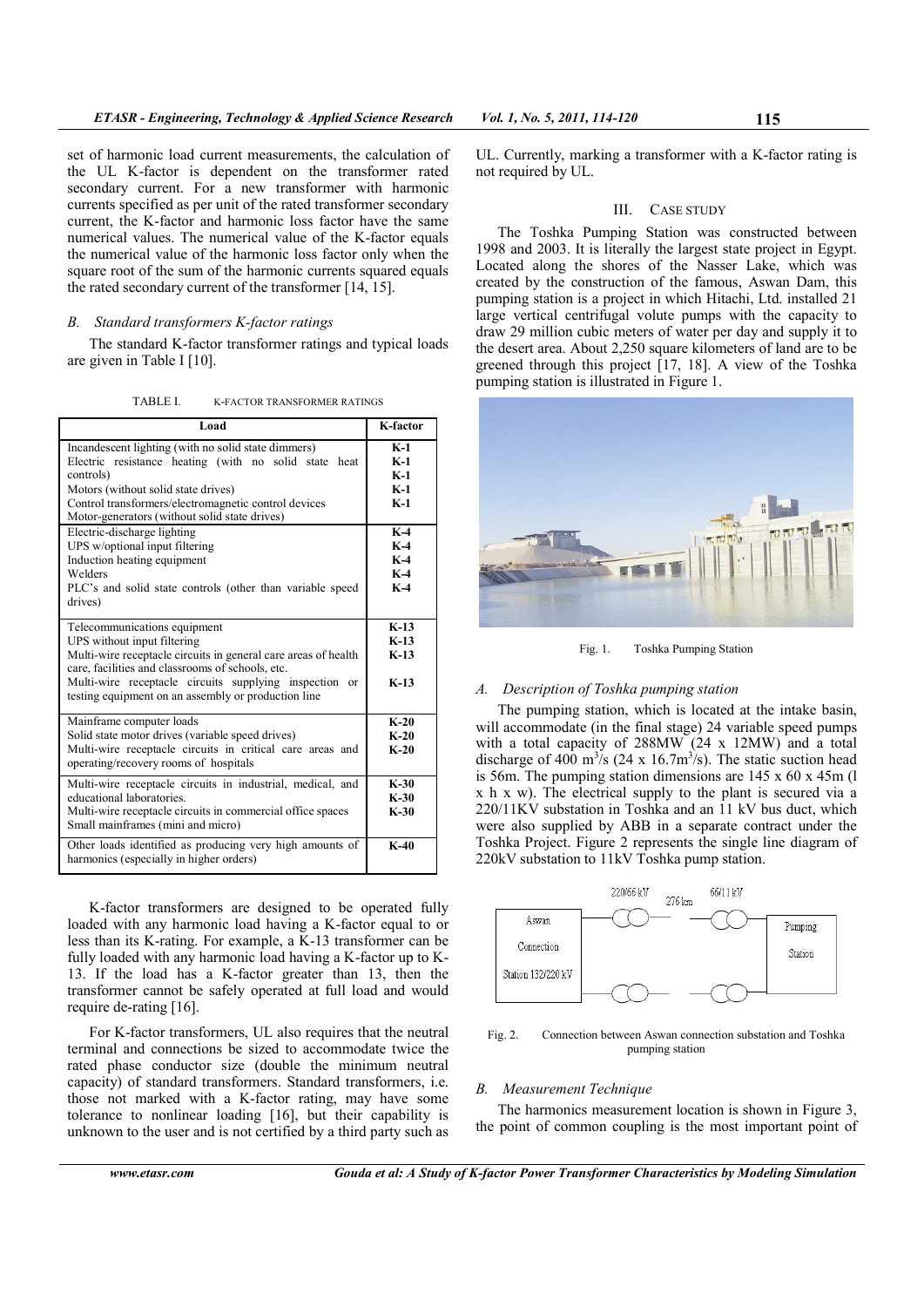harmonics measurement, and it is located on the output of the 66/11 kV, 25MVA transformers. Measurements of the harmonic currents and K-factor calculations for Toshka pumping station without harmonic filter are shown in Table II and with harmonic filter are shown in Table III. The measurements are carried out on phase B. From the measurement values it is shown that the  $K$ -factor for the system without harmonic filter is equal to 5.436679, whereas the Kfactor for the system with harmonic filter is equal to 1.200575, which means that he use of the harmonic filter decreases the selected K-factor transformer ratings almost five times.

TABLE II. HARMONICS MEASUREMENT WITHOUT FILTER

| Ж  | $I_H\%$ fund | $I_H$        | $I_h = I_H / I_{rms}$ |              |  | $\overline{H^{2*}(I_h)^2}$ |
|----|--------------|--------------|-----------------------|--------------|--|----------------------------|
| 1  | 100          | $\mathbf{1}$ | 0.996924891           |              |  | 0.993859237                |
| 3  | 2.5591       | 0.025591     | 0.025512305           |              |  | 0.005857899                |
| 5  | 6.8061       | 0.068061     |                       | 0.067851705  |  | 0.115096347                |
| 7  | 2.263        | 0.02263      |                       | 0.02256041   |  | 0.024939633                |
| 9  | 0.12456      | 0.0012456    |                       | 0.00124177   |  | 0.000124901                |
| 11 | 1.4063       | 0.014063     |                       | 0.014019755  |  | 0.023782976                |
| 13 | 1.3018       | 0.013018     |                       | 0.012977968  |  | 0.028464274                |
| 15 | 0.05778      | 0.0005778    |                       | 0.000576113  |  | 7.46789E-05                |
| 17 | 0.09951      | 0.0009951    |                       | 0.00099208   |  | 0.00028444                 |
| 19 | 0.08968      | 0.0008968    |                       | 0.000894102  |  | 0.00028859                 |
| 21 | 0.05123      | 0.0005123    |                       | 0.000510755  |  | 0.000115044                |
| 23 | 0.20088      | 0.0020088    |                       | 0.002002623  |  | 0.002121553                |
| 25 | 0.07366      | 0.0007366    |                       | 0.000734425  |  | 0.000337112                |
| 27 | 0.05600      | 0.0005600    |                       | 0.000558298  |  | 0.000227227                |
| 29 | 0.04900      | 0.0004900    |                       | 0.000488563  |  | 0.000200741                |
| 31 | 0.09088      | 0.0009088    |                       | 0.000906025  |  | 0.000788867                |
| 33 | 0.04416      | 0.0004416    | 0.000440302           |              |  | 0.00021112                 |
| 35 | 0.05046      | 0.0005046    | 0.000503138           |              |  | 0.000310106                |
| 37 | 0.05041      | 0.0005041    | 0.00050256            |              |  | 0.000345763                |
| 39 | 0.04367      | 0.0004367    | 0.000435377           |              |  | 0.00028831                 |
| 41 | 0.03704      | 0.0003704    | 0.000369321           |              |  | 0.000229285                |
| 43 | 0.04254      | 0.0004254    | 0.000424142           |              |  | 0.000332628                |
| 45 | 0.04760      | 0.0004760    | 0.000474586           |              |  | 0.000456095                |
| 47 | 0.07259      | 0.0007259    | 0.000723728           |              |  | 0.001157034                |
| 49 | 0.05342      | 0.000534     | 0.000532647           |              |  | 0.000681194                |
| Σ  |              |              |                       | $\mathbf{K}$ |  | 1.200575                   |





TABLE III. HARMONICS MEASUREMENT WITH FILTER

| Н            | $I_H$ %  | Iн           | $I_h = I_H / I_{rms}$ |          | $H^{2*}(I_h)^2$ |
|--------------|----------|--------------|-----------------------|----------|-----------------|
|              | fund     |              |                       |          |                 |
| $\mathbf{1}$ | 100      | $\mathbf{1}$ |                       | 0.996197 | 0.992408        |
| 3            | 0.36702  | 0.0036702    |                       | 0.003656 | 0.00012         |
| 5            | 0.45481  | 0.0045481    |                       | 0.004531 | 0.000513        |
| 7            | 0.68039  | 0.0068039    |                       | 0.006778 | 0.002251        |
| 9            | 0.30952  | 0.0030952    |                       | 0.003083 | 0.00077         |
| 11           | 0.011008 | 0.00011008   | 0.00011               |          | 1.46E-06        |
| 13           | 5.501    | 0.05501      |                       | 0.054801 | 0.507528        |
| 15           | 0.12257  | 0.0012257    |                       | 0.001221 | 0.000335        |
| 17           | 0.19933  | 0.0019933    |                       | 0.001986 | 0.00114         |
| 19           | 0.26443  | 0.0026443    | 0.002634              |          | 0.002505        |
| 21           | 0.19914  | 0.0019914    | 0.001984              |          | 0.001736        |
| 23           | 4.4975   | 0.044975     | 0.044804              |          | 1.061911        |
| 25           | 3.1756   | 0.031756     | 0.031635              |          | 0.625492        |
| 27           | 0.14193  | 0.0014193    | 0.001414              |          | 0.001457        |
| 29           | 0.21729  | 0.0021729    |                       | 0.002165 | 0.003941        |
| 31           | 0.21076  | 0.0021076    | 0.0021                |          | 0.004236        |
| 33           | 0.15327  | 0.0015327    | 0.001527              |          | 0.002539        |
| 35           | 2.6503   | 0.026503     | 0.026402              |          | 0.853918        |
| 37           | 2.0062   | 0.020062     |                       | 0.019986 | 0.546817        |
| 39           | 0.13907  | 0.0013907    | 0.001385              |          | 0.002919        |
| 41           | 0.21042  | 0.0021042    |                       | 0.002096 | 0.007386        |
| 43           | 0.17302  | 0.0017302    | 0.001724              |          | 0.005493        |
| 45           | 0.12539  | 0.0012539    | 0.001249              |          | 0.00316         |
| 47           | 1.4933   | 0.014933     |                       | 0.014876 | 0.488855        |
| 49           | 1.1575   | 0.011575     |                       | 0.011531 | 0.319245        |
| Σ            |          |              |                       | $K =$    | 5.436679        |

*www.etasr.com Gouda et al: A Study of K-factor Power Transformer Characteristics by Modeling Simulation*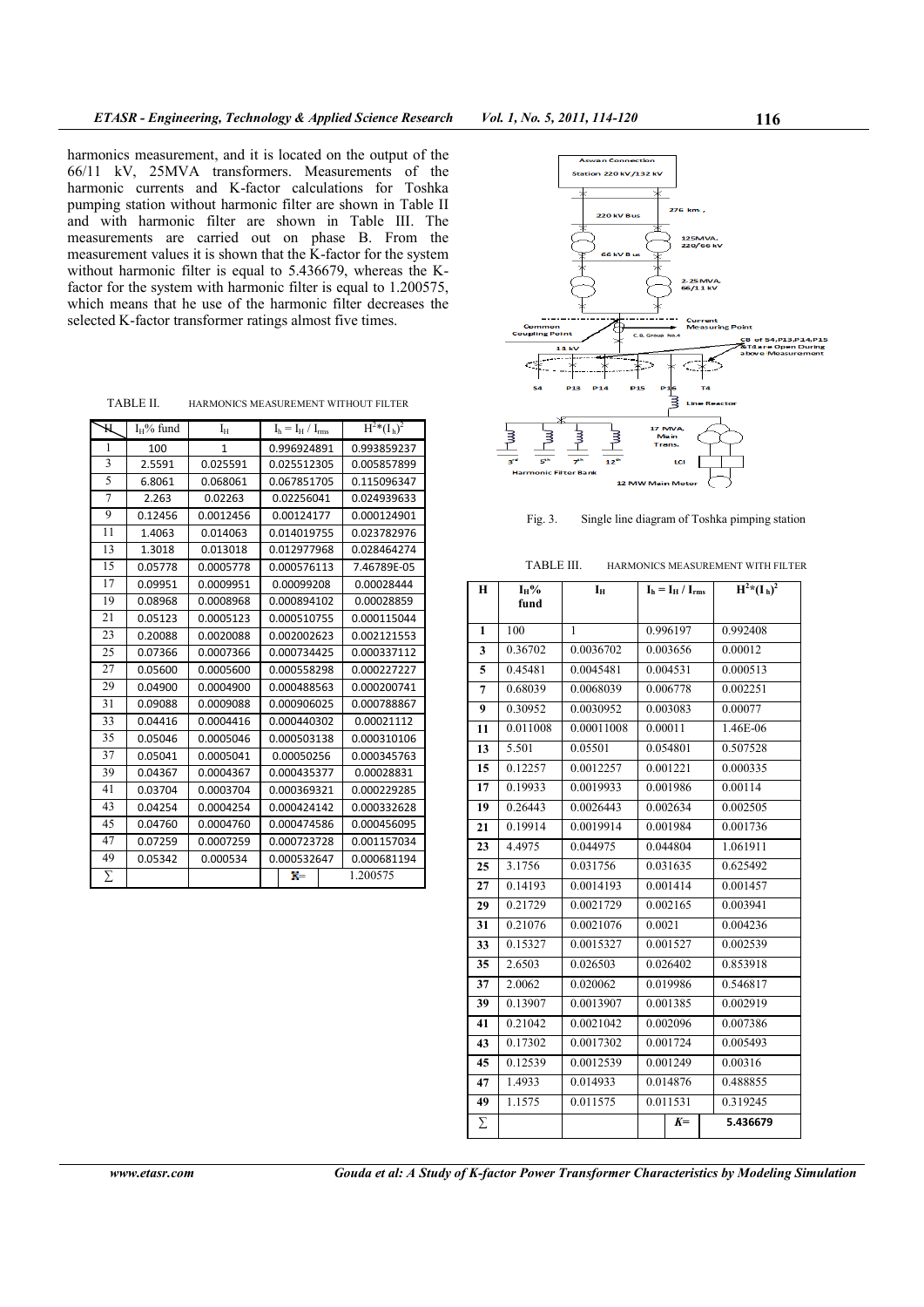# *C. Modeling of Toshka pumping station*

Toshka pumping station consists of four groups and each group contains six synchronous motors. The simulation model is consisted of the Aswan connection station 132/220 kV, two transmission lines 220 kV (distance 276km), two transformers 125MVA, 220/66 kV and two transformers 25MVA, 66/11kV. Figure 4 shows the model of the pumping station, transmission lines and the power transformers. Figure 5 shows the control and drive circuits for the synchronous motor.

#### *D. Results*

The modeling results are obtained on the output of the 66/11kV, 25 MVA transformer for the following two cases

*Case (1) without using harmonics filter:* 

Figures 6-9 show voltage and current (phase and 3-phase) at low tension of 25MVA 66/11kV transformer.

Figures 10-11 show the frequency response characteristics without harmonic filter for voltage and current respectively. The harmonics of currents and voltages are listed in Table IV. The 5th, 7th and 11th harmonics exceeded the limits recommended by IEEE-519 [9]



Fig. 4. Modeling of Toshka Pumping Station, transmission lines and the power transformers



Fig. 5. Control and drive circuit for the synchronous motor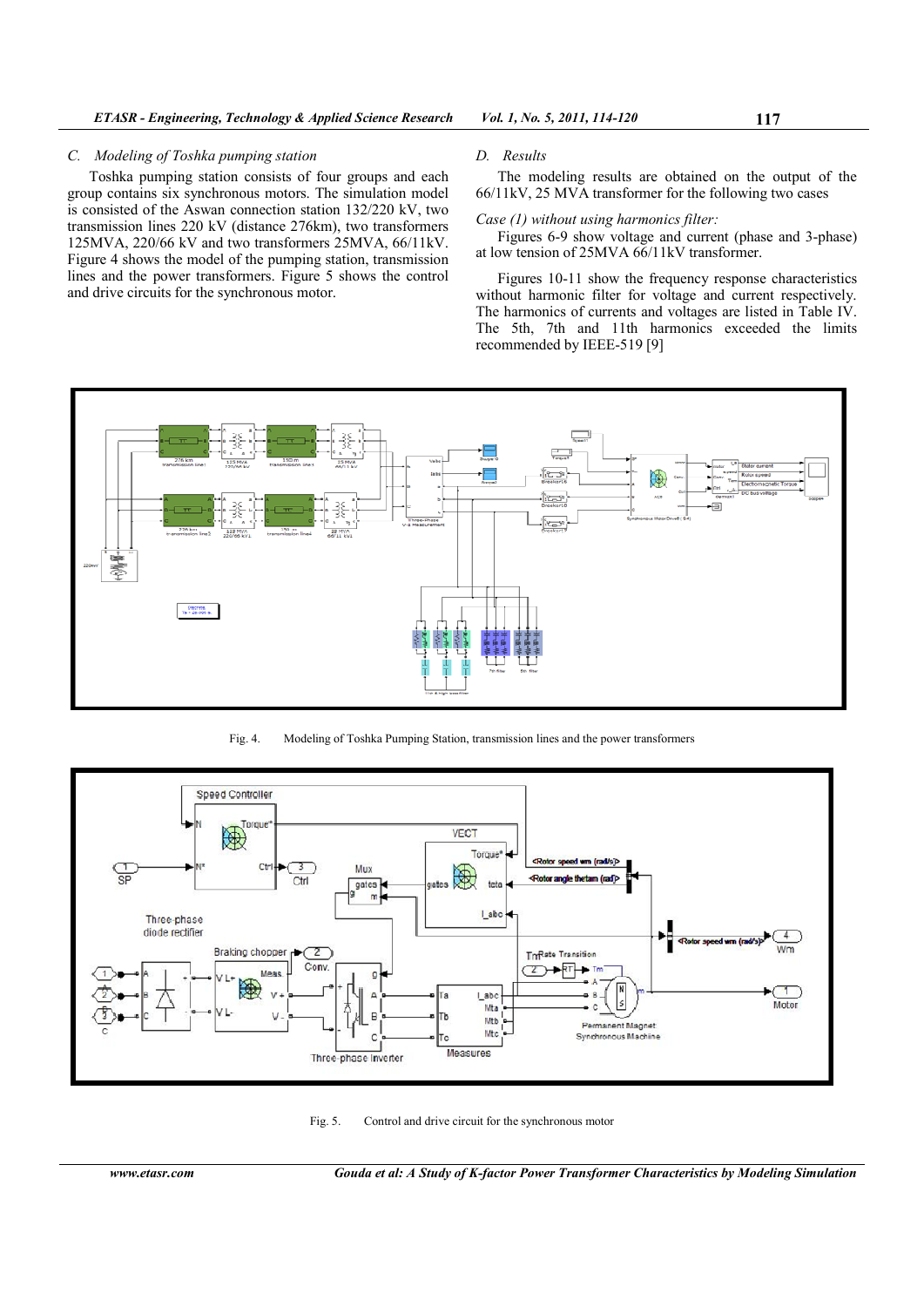

Fig. 6. Phase voltage at low tension side of 25MVA 66/11kV transformer without harmonic filter



transformer without harmonic filter



Fig. 8. Phase current at low tension side of 25MVA 66/11KV transformer (without harmonic filter)



transformer without harmonic filter

TABLE IV. THD FOR VOLTAGE AND CURRENT WITHOUT USING FILTER

| <b>Harmonic order</b> | Harmonic voltage<br>$%$ If | <b>Harmonic current</b><br>$%$ If |
|-----------------------|----------------------------|-----------------------------------|
|                       | 1.72                       | 2.92                              |
|                       | 9.29                       | 41.11                             |
|                       | 11.49                      | 11.29                             |
|                       | 6.17                       | 3.53                              |
| THD                   | 17.64%                     | 42.93%                            |



Fig. 10. Voltage and frequency response characteristics without harmonic filter



Fig. 11. Current and frequency response characteristics without harmonic filter

*Case (2) by using harmonics filter* 

Figures 12-13 show 3-phase voltage and current at low tension of 25MVA 66/11kV transformer respectively with harmonic filter. Figures 14-15 show the frequency response characteristics when using harmonic filter for voltage and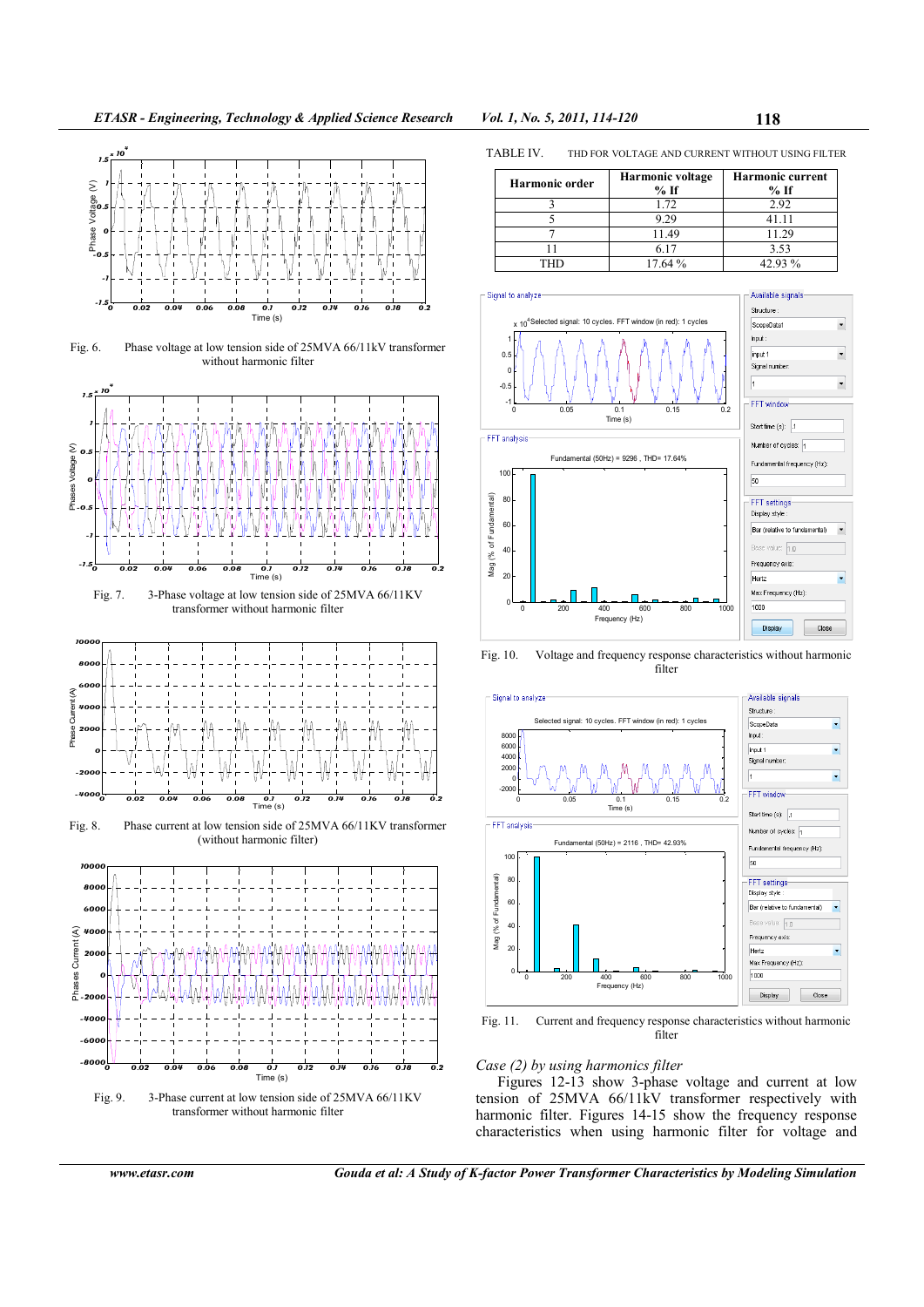current respectively. The total harmonic distortion for current and voltage with and without the use of the harmonic filter is listed in Table V. The calculated K-factor for the simulated model with and without harmonic filter is shown in Table V. The K-factor without the use of the harmonic filter is 5.1497 which is five times greater than the K-factor calculated when using the harmonic filter. Therefore, when a harmonic filter is employed, the K-factor rating used is K1 or K4 whereas a Kfactor rating of K7 is used when a harmonic filter is not employed. The K-factor calculated from the measured values taken from the station is approximately equal to the calculated values of the simulated model.



Fig. 12. 3-Phase voltage at low tension side of 25MVA 66/11KV transformer with harmonic filter



Fig. 13. 3-Phase Current at low tension side of 25MVA 66/11KV transformer with harmonic filter



Fig. 14. Voltage and frequency response characteristics with harmonic filter



Fig. 15. Current and frequency response characteristics with harmonic filter

TABLE V. K-FACTOR AND THD FOR VOLTAGE AND CURRENT

|                                  | <b>Without Harmonic Filter</b> |          |          | With Harmonic Filter |       |  |
|----------------------------------|--------------------------------|----------|----------|----------------------|-------|--|
|                                  | THDu%                          |          | THDI%    | THDu%                | THDI% |  |
|                                  | 17.64                          |          | 42.93    | 4.42                 | 2.47  |  |
| IEEE-519 recommended Limit       |                                |          | $5\%$    | 5%                   |       |  |
| K-factor<br>From measured values |                                | 5.436679 | 1.200575 |                      |       |  |
| K-factor<br>From modeling        |                                | 5.1497   | 1.0147   |                      |       |  |

## IV. CONCLUSION

In this paper a study of K-factor power transformer characteristics is presented. A case study (Toshka pumping station) is simulated with the use of Matlab Simulink. The total harmonics distortion at the output of 25MVA, 66/11KV transformer with and without harmonic filter is calculated. Measured harmonics current and calculated K-factors with and without filters are in agreement with the results obtained by the suggested model.

#### **REFERENCES**

- [1] I. Daut, H. S. Syafruddin, H. Haziah "The effects of harmonic components on transformer losses of sinusoidal source supplying nonlinear loads", American Journal of Applied Sciences, Vol. 3, No. 12, pp. 2131-2133, 2006.
- [2] R. N. Jayasinghe, "Power system harmonic effects on distribution transformers and new design considerations for K-factor transformers" IEE Sri Lanka Annual Sessions, 2003.
- [3] I. A. Maswood, "Harmonics, sources, effects and mitigation techniques" Second Intl. Conf. on Electrical and Computer Engineering, ICECE, Dhaka, Bangladeh, 2002.
- [4] T. M Salih, "The effect of the harmonic components upon transformer active losses in case of (non) sinusoidal sources and (non) linear loads", IEEE International Conference on Industrial Technology, Vol. 2, 2000.
- [5] G. W. Massey, "Estimation methods for power system harmonic effects on power distribution transformers", IEEE Trans. Industry Appl., Vol. 30, No. 2, pp. 485 – 489, 1994.
- [6] Computer Business Equipment Manufacturers Association (CBEMA) "Three-phase power source overloading caused by small computers and electronic office equipment", ESC-3 Information Letter, 1987.